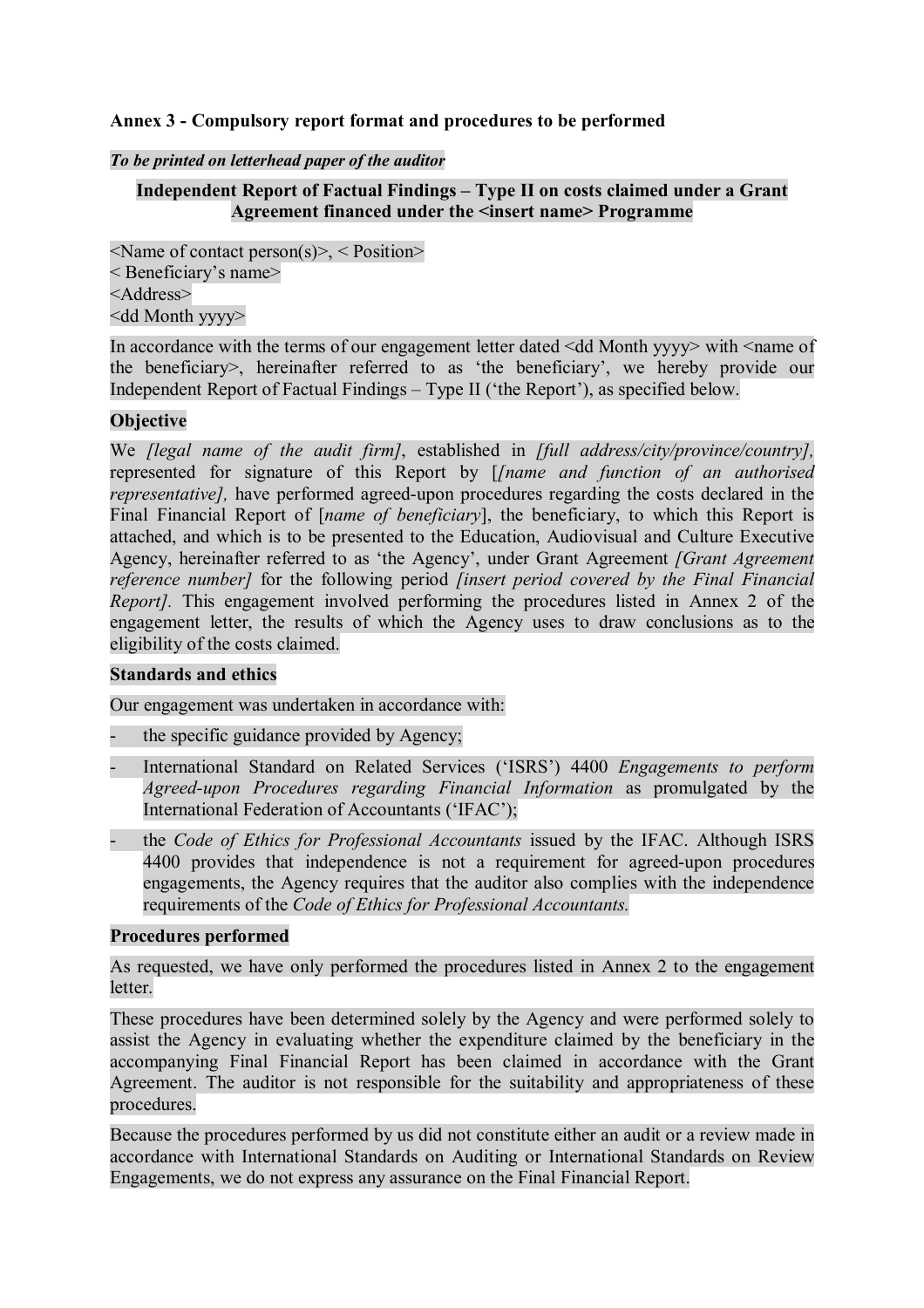Had we performed additional procedures or had we performed an audit or review of the Final Financial Report of the beneficiary in accordance with International Standards on Auditing, other matters might have come to our attention that would have been reported to you.

### **Sources of information**

The Report sets out information provided to us by the management of the beneficiary in response to specific questions or as obtained and extracted from the beneficiary's information and accounting systems.

# **Beneficiary's VAT status**

We confirm the legal status of the beneficiary:

- Public body: entitled or not to recover VAT;
- Private entity entitled to recover VAT (including the percentage that the entity is entitled to recover);
- Private entity not entitled to recover VAT.

## **Factual findings**

The above-mentioned Final Financial Report was examined and all procedures specified in Annex 2 to our engagement letter were carried out.

The total expenditure which is the subject of this expenditure verification amounts to EUR  $\langle xxxxxx\rangle$ . The Expenditure Coverage Ratio verified by us amounts to  $\langle xx, \frac{\partial}{\partial y} \rangle$ .

On the basis of the results of these procedures, we found:

*<select the relevant statement>*

<All documentation and accounting information to enable us to carry out these procedures has been provided to us by the beneficiary.  $>$ 

<We report the details of the exceptions which result from the procedures that we performed in Annex of this Report.>

### **Exceptions [delete if not applicable, i.e. no exceptions have been identified]**

In some cases, the auditor was not able successfully to complete the procedures specified.

These exceptions are as follows**:**

**Exceptions such as inability to reconcile key information, unavailability of data which prevented the auditor from carrying out the procedures, etc. should be listed in the Annex to this compulsory report format. The Agency will use this information to decide the amounts which will be reimbursed.**

# **Use of this report**

This Report is intended solely for the purpose set forth in the above objective.

This Report is prepared solely for the confidential use of the beneficiary and the Agency and solely for the purpose of submission to the Agency in connection with the requirements as set out in Articles II.27 of the Grant Agreement. This Report may not be relied upon by the beneficiary or by the Agency for any other purpose, nor may it be distributed to any other parties. The Agency may only disclose this Report to others who have regulatory rights of access to it, in particular the European Commission, the European Anti Fraud Office and the European Court of Auditors.